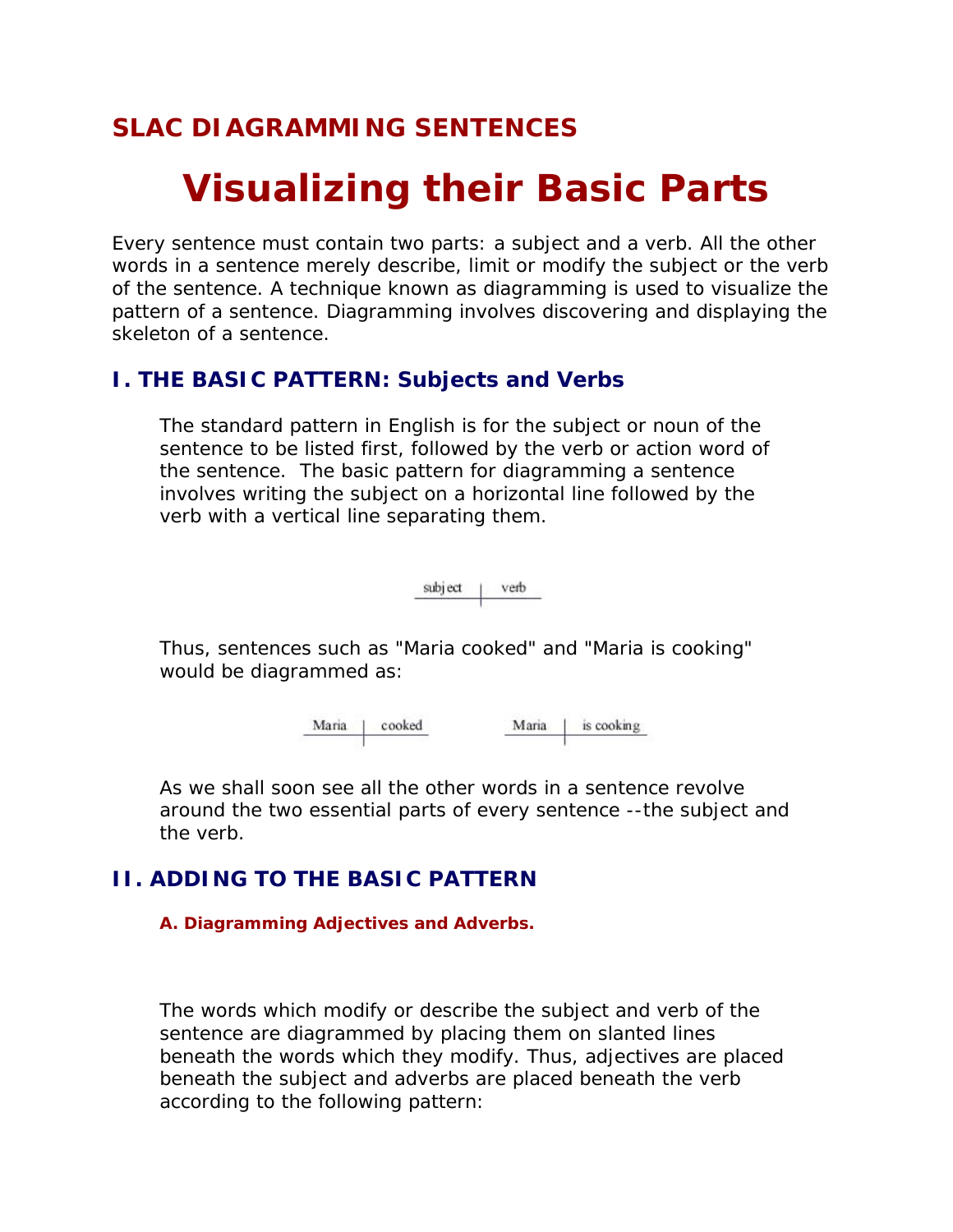

The three sentences below would be diagrammed as on the right with the adjectives being placed beneath the subject (noun) and the adverbs beneath the verb, which they modify:

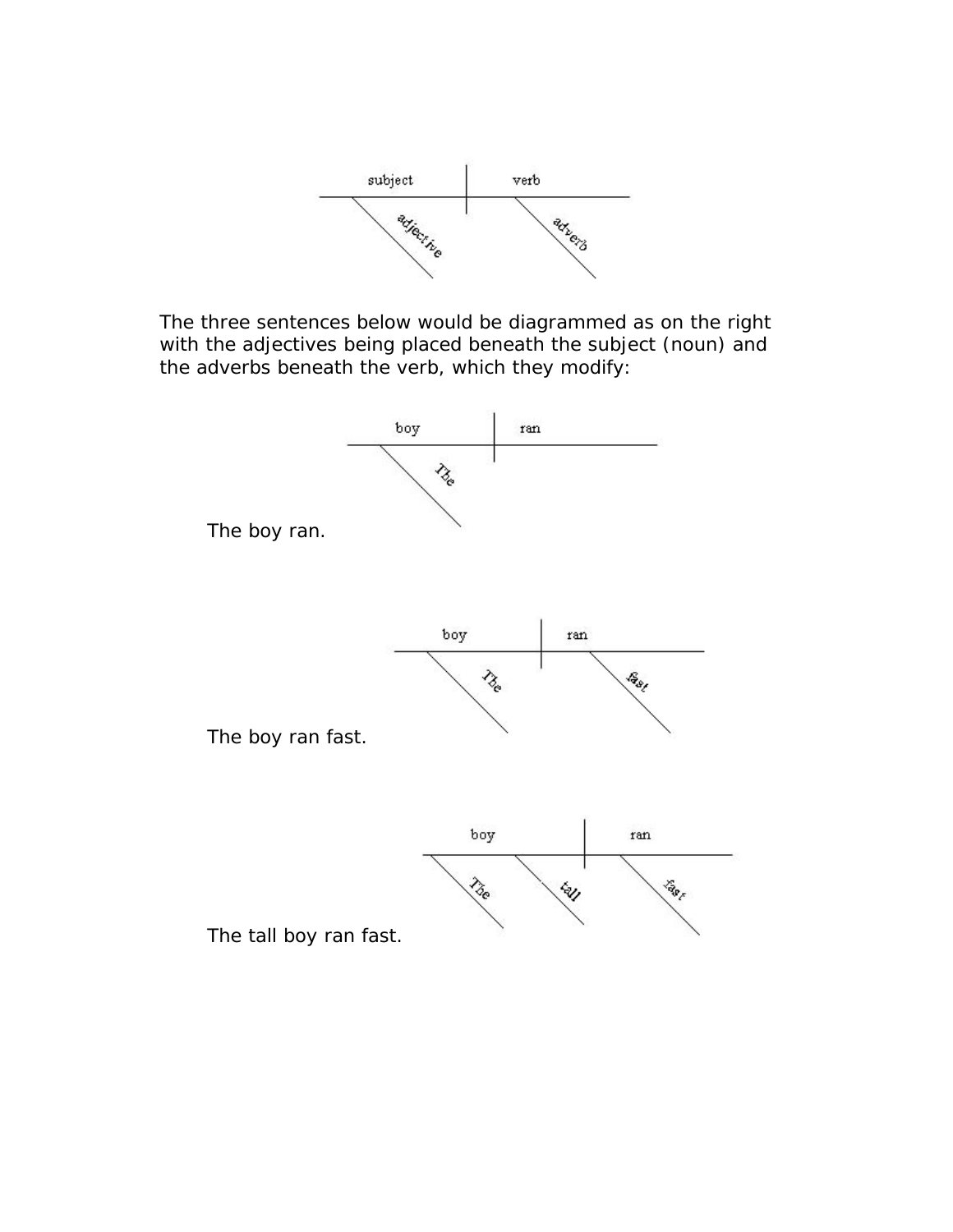**Practice Set #l**--Diagram the following sentences looking carefully for the subject and verb in each sentence and any adjectives or adverbs modifying them.

- 1. Diana sang.
- 2. Maria ran slowly.
- 3. Gary spoke softly.
- 4. The small child fell down.
- 5. Mark is studying.
- 6. Juan is very quiet.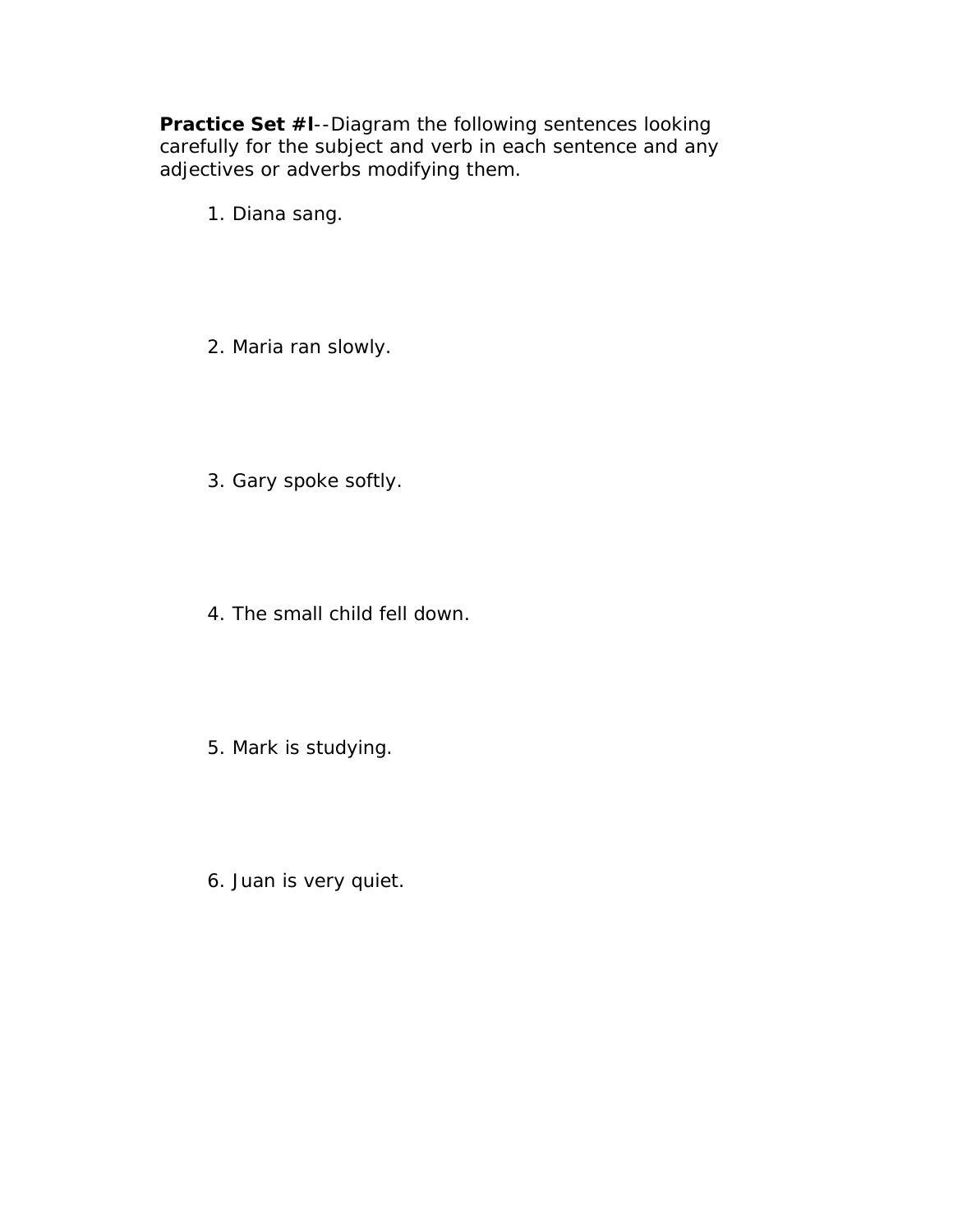#### **B. Diagramming the Direct and Indirect Objects of the Verb.**

The direct object of a sentence is the noun, which names whatever receives the action of the verb. The direct object is placed on the primary horizontal line to the right of the verb and separated from the verb by a vertical line, which does not descend below the line according to the following pattern.



Thus, a sentence such as "Maria cooked rice" would be diagrammed as:



The subject of the sentence identifies *who* did something (Maria), the verb identifies *what action* was perfofll1ed (cooked), and the direct object identifies *what was cooked* (rice).

The **indirect object** names the person or thing to whom or for whom something is done. An indirect object is diagrammed by placing it on a new horizontal line beneath the verb and connecting it to the verb by a slanting vertical line in the following fashion:

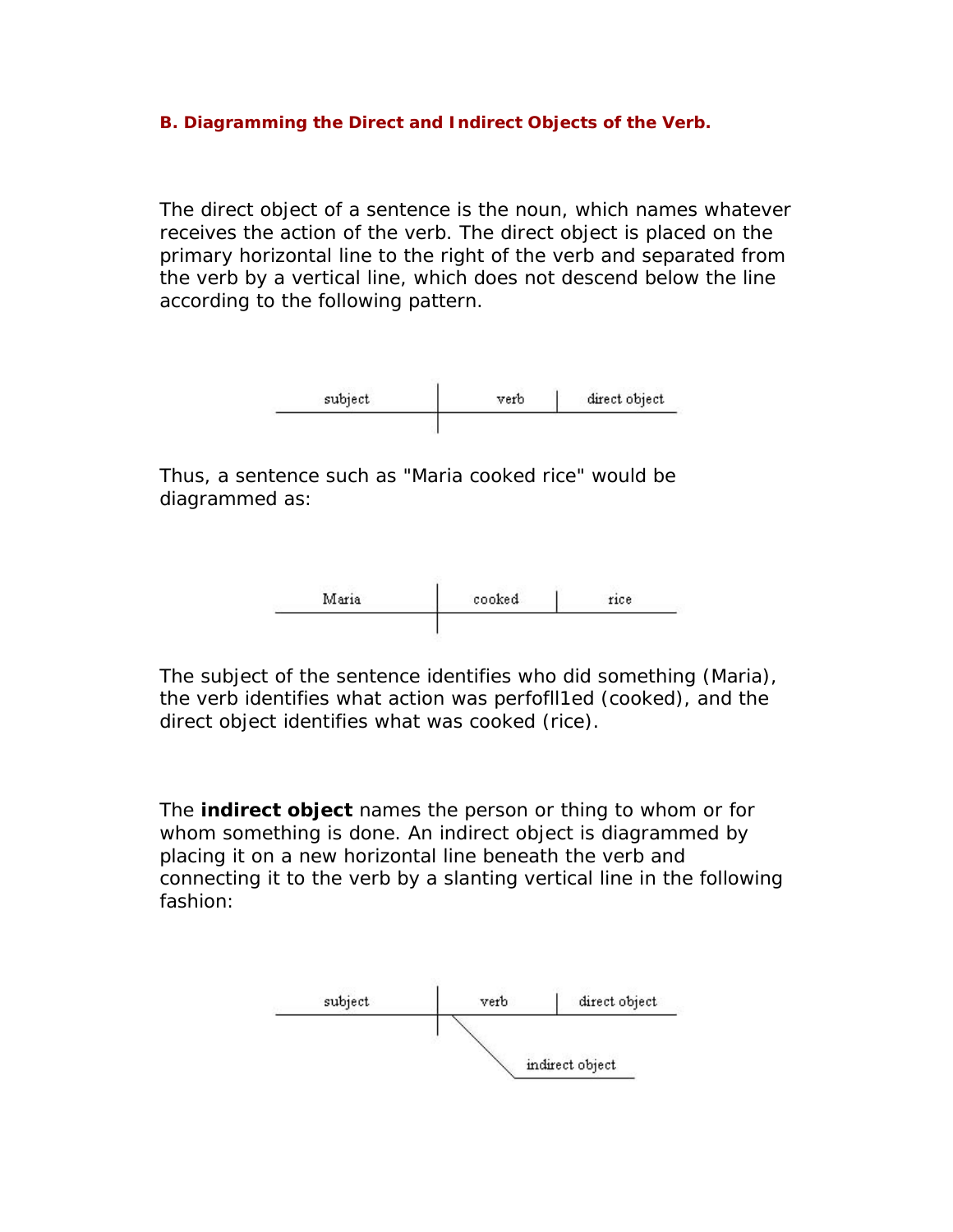Thus, a sentence such as "Maria gave Joe the rice" would be diagrammed as:



The subject of the sentence identifies *who* did something {Maria), the verb identifies *what action* was performed (gave), the direct object identifies *what was given* (rice), and the indirect object identifies *to whom* (Joe) the rice was given.

**Practice Set #2** --Diagram each of the following sentences looking carefully for the six sentence parts already discussed.

- 1. Scott plays soccer.
- 2. Carlos kicked the can.
- 3. Sonia walked home.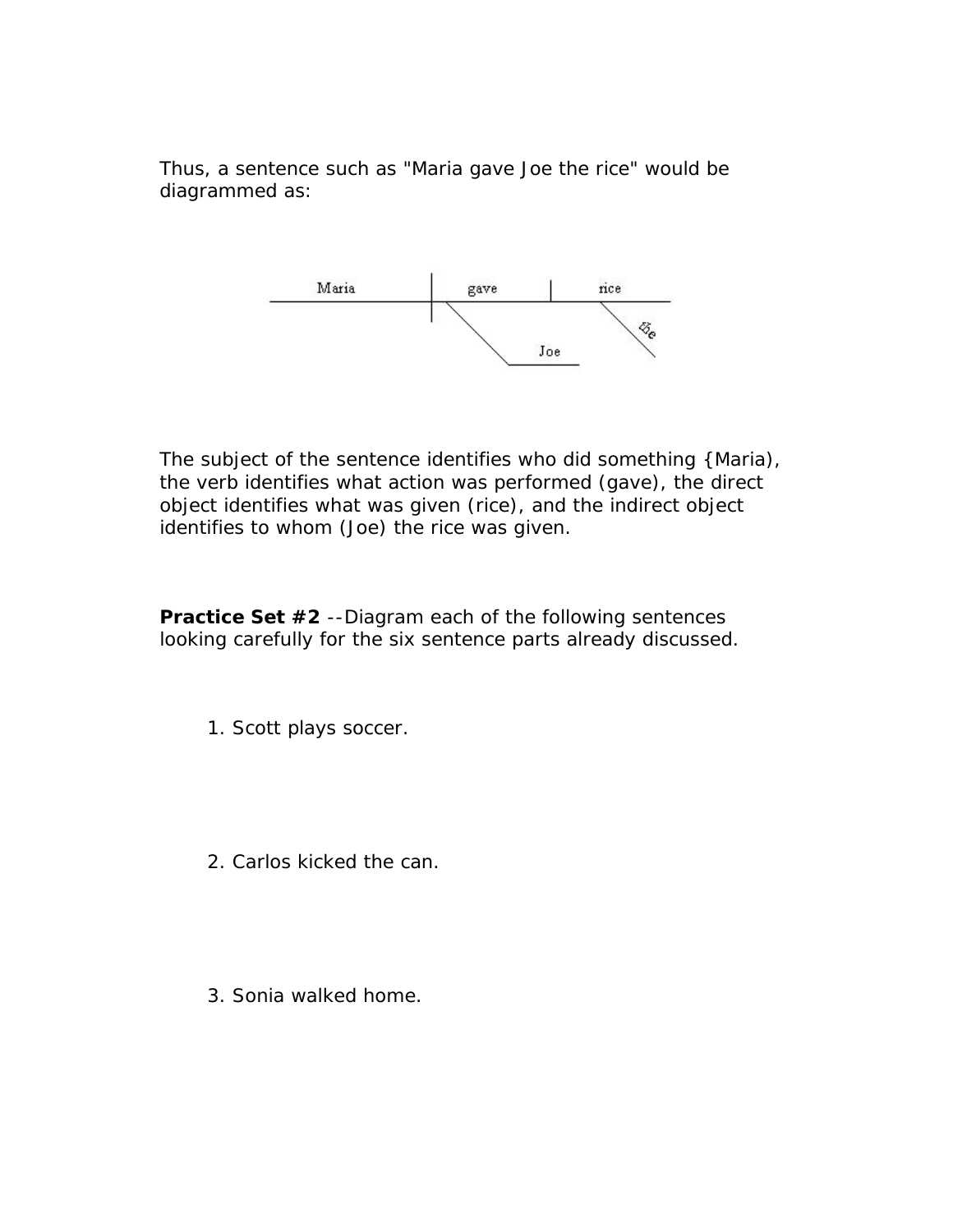- 4. Carla gave David the book.
- 5. Joe gave Maria the notebook.
- 6. Rosie dropped the dish.

#### **C. Diagramming Prepositional Phrases.**

Prepositional phrases are frequently used to modify the subjects and verbs of sentences. A prepositional phrase must contain (a) a preposition, (b) the object of the preposition, and (c) any modifiers of the object. To diagram a prepositional phrase, the preposition is placed on a slanted line beneath the subject or verb which the phrase modifies, the object of the preposition is placed on a horizontal line below the primary horizontal, and any modifiers of the object are placed on slanted lines beneath the object of the preposition. The general pattern is as follows:

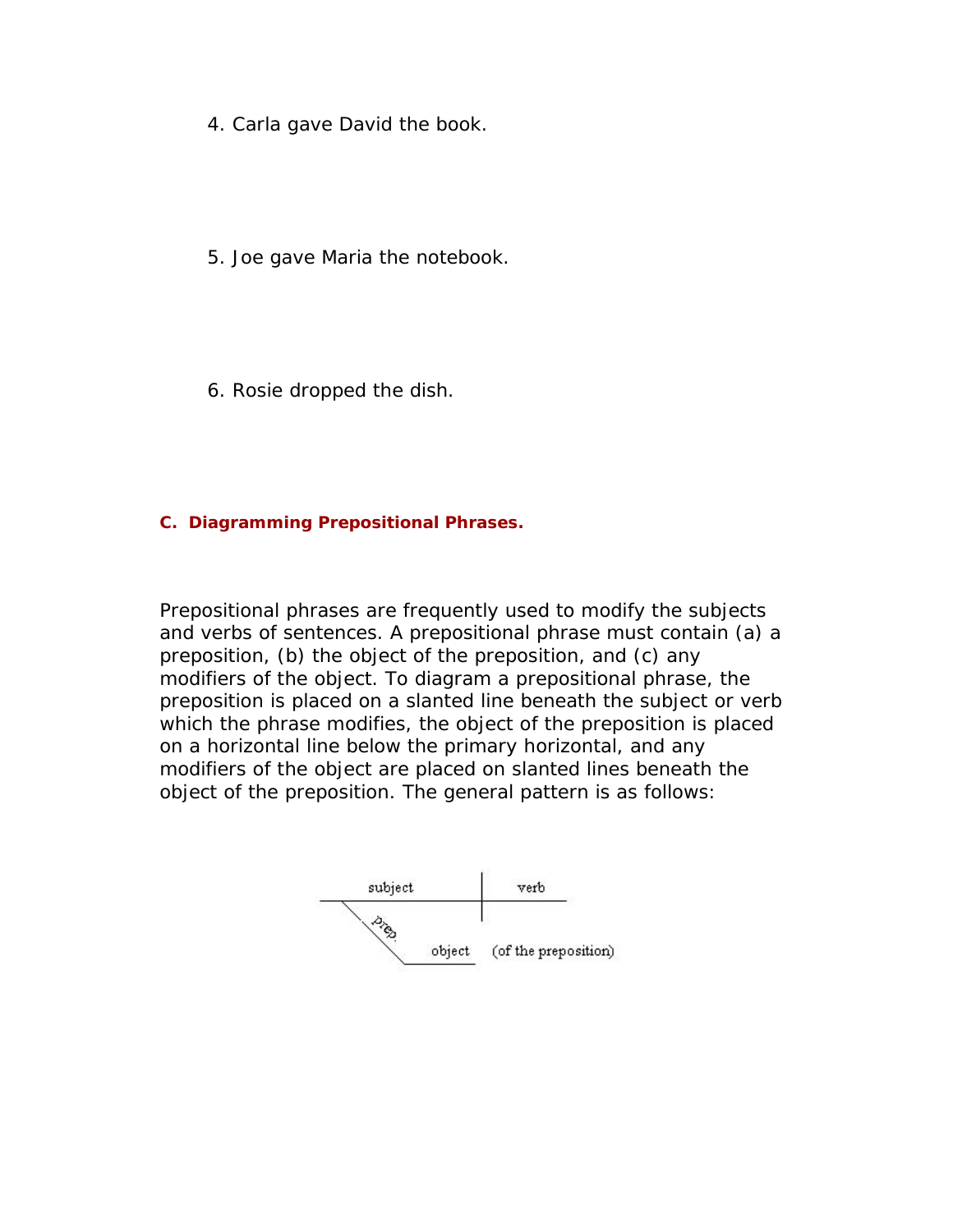Thus, a sentence such as "Helga threw the ball to Boris" would be diagrammed as follows:



Note --You should have noticed that only verbs and nouns (whether as subjects, direct objects, indirect objects or objects of a preposition) are placed on the horizontal lines. All other words, whether adjectives. adverbs, or prepositions are placed on slanted vertical lines beneath the noun or verb which they modify.

**Practice Set #3** --Diagram each of the following sentences.

- I. Roberto walked to the store.
- 2. Alex was thrown from the raft.
- 3. The large airplane fell to the ground.